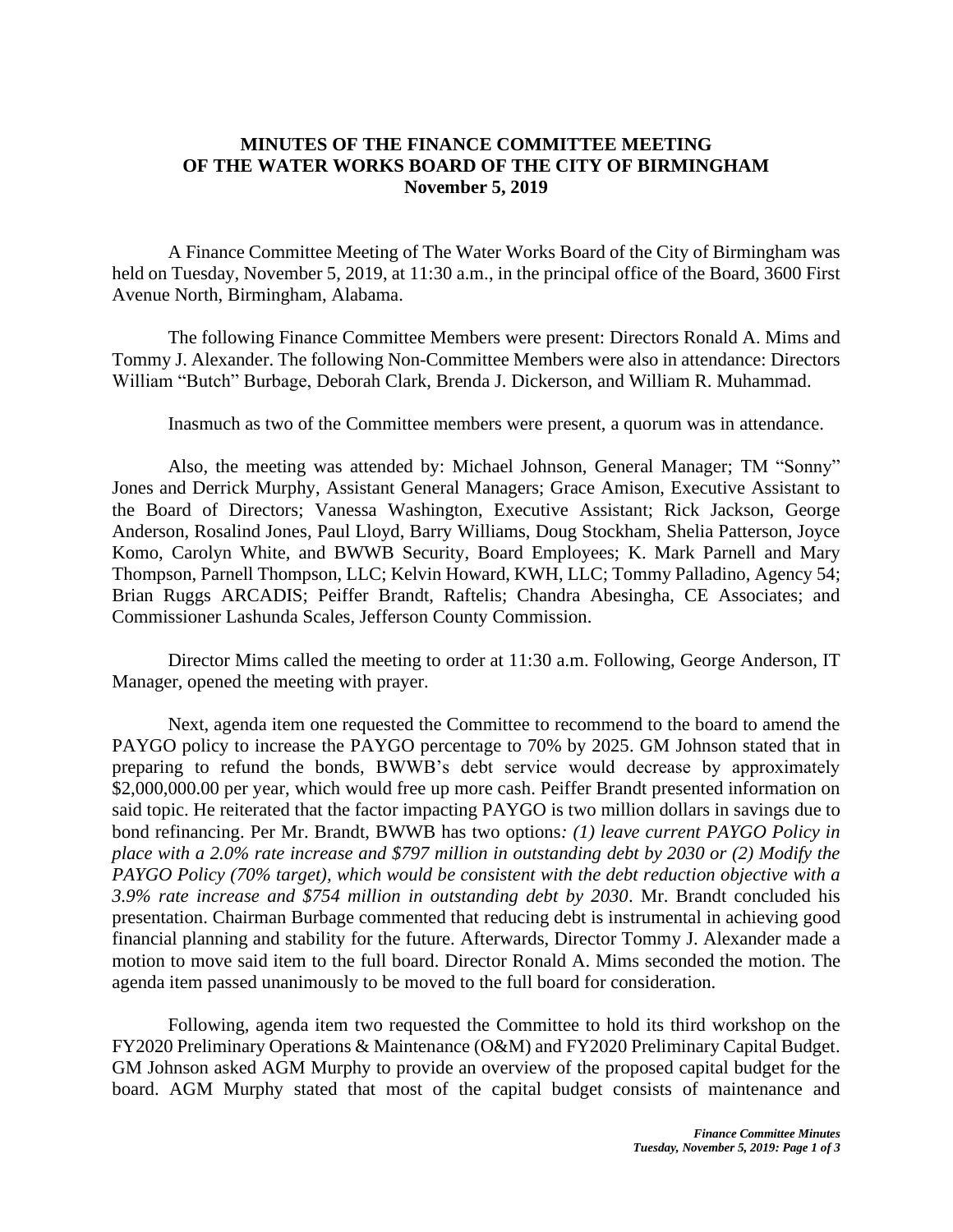replacement projects. He informed the board of various system processes/programs being implemented to ensure quality and increased performance. Per AGM Murphy, ten-year look ahead projects are evaluated and prioritized with a risk assessment number based on maintenance, safety, and regulatory issues. Dr. Dickerson inquired about the amount of additional funds for infrastructure to repair pipes. GM Johnson stated the amount is \$15 million. Director Muhammad suggested to the board to consider earmarking the funds for galvanized pipe and prioritized. Dr. Munchus entered meeting. There was some discussion on the allocation of unspent funds for projects. Dr. Munchus commented that an aggressive on-call contractors' program could be beneficial in installing more pipes in the system and should be brought back. In response to some concerns, GM Johnson indicated that a resolution could be drafted stating that any unspent budgeted amounts set aside for the replacement of distribution mains or services will remain in budget items 1D and 1E, placed in the subsequent years budget and not be used for any other projects. Next, Dr. Munchus asked whether the \$1.25 million match with Jefferson County Commission *(the County)* to assist low income customers with high rising water and sewer bills had been included in the proposed budget. GM Johnson indicated the amount was currently not included in the budget. Dr. Munchus stated he wanted the \$1.25 million to be pulled from reserves and added to the budget. Then, there was some discussion on the funds being contributed from the H2O Foundation and whether the H2O Foundation was adequately meeting the need of customers. Commissioner Lashunda Scales was asked if the County would be willing to work with the H2O Foundation. She stated that the County could not legally partner with the H2O Foundation. The County must partner with a non-profit organization that already pays utilities per legal boundaries. Commissioner Scales emphasized that the County is trying to provide sewer relief with their \$1.25 million and wants BWWB to administer their \$1.25 million for water relief for the customers. Then, Director Alexander asked Attorney Mark Parnell for an opinion. Attorney Mark Parnell stated the H2O Foundation is a 501(c) (3) non-profit and fits the profile for the County to partner with the H2O Foundation and BWWB. Following, Commissioner Scales expressed concerns about certain agencies allocating funds unfairly. She indicated there were allegations brought to her attention that some customers/constituents were treated unfair. Next, Director Clark indicated that the board needs to review how the H2O Foundation administers funds, because a lot of people stated the need for assistance and the H2O Foundation had an excess of \$800,000.00 in funds not administered. There was some discussion on BWWB doing the program inhouse. Attorney Parnell advised that doing so could possibly expose the board to liabilities, but it would depend on the structure of the program. Director Alexander stated that these programs need more advertisement to the public. GM Johnson agreed to facilitate a meeting with the H2O Foundation and BWWB Board Members to address some of the concerns. Following, Commissioner Scales concluded her request for the \$1.25 million ask and concerns, by stating that the biggest complaint is that even if funding is in place, but if the access to the funding is too difficult for people to obtain, they are not going to go get it although the help is needed. In addition, many are seniors who need someone to advocate for them or they may not be as informed about the way the process works.

Subsequently, there was discussion that the vote for the Proposed FY2020 Preliminary O&M and Capital Budget should not be held at the November 14, 2019 public hearing in order to fairly hear from the public. Per GM Johnson, the vote would need to take place at the November 26, 2019 Board Meeting, because a potential rate increase is involved and should be in place by December 1, 2019. Next, Director Muhammad proposed a new Envirolab due to concerns of the repairs needed and to increase revenue by servicing agencies that do not have the ability to do lab